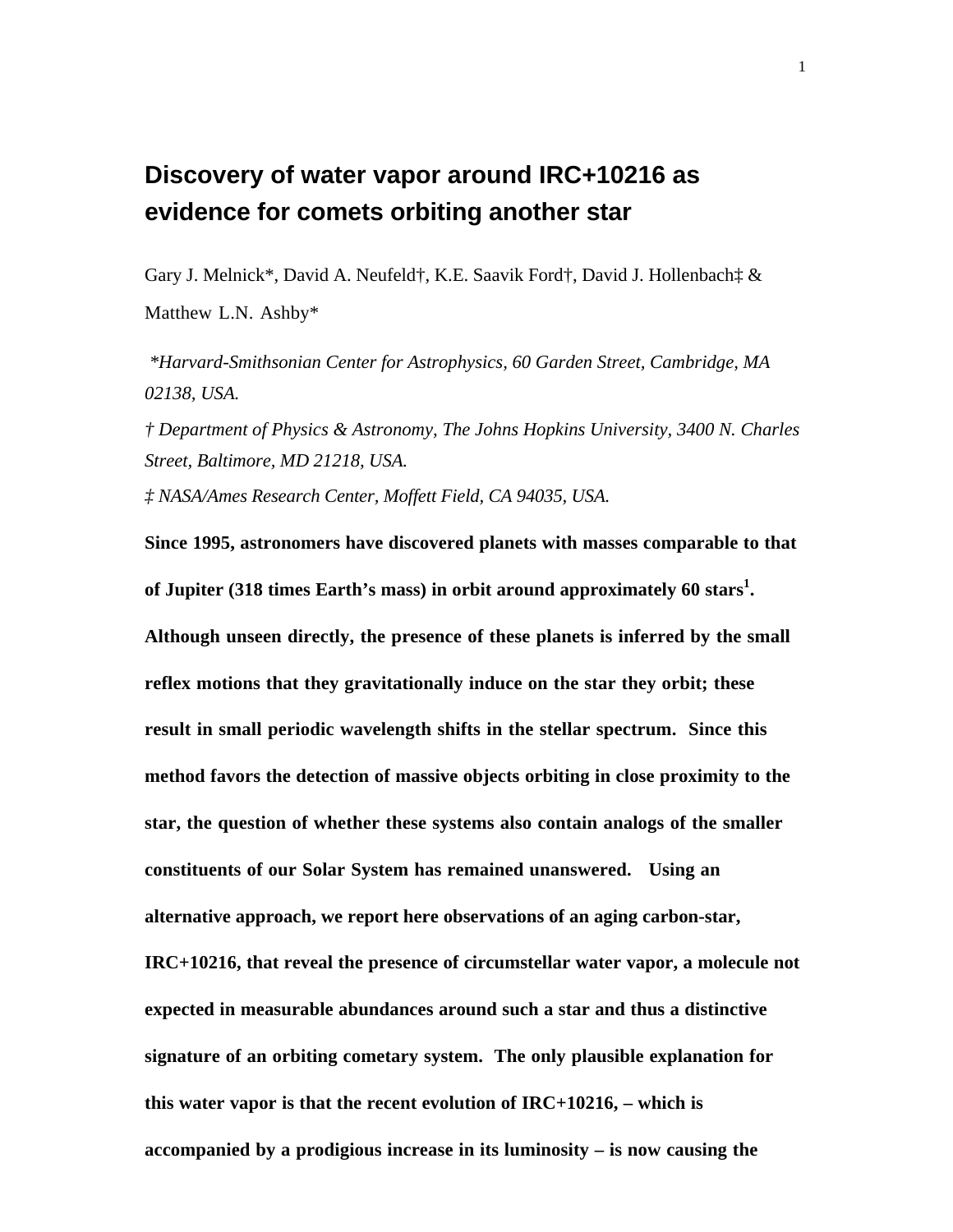**vaporization of a collection of orbiting icy bodies, a process first considered in a previous theoretical study<sup>2</sup> .**

The notion that large numbers of icy bodies may orbit other stars has its parallel in the Solar System's Kuiper Belt. The Kuiper Belt is a collection of cometary nuclei, located roughly in the plane of the ecliptic and beyond the orbit of Neptune, beginning at approximately 30 astronomical units (AU;  $1 \text{ AU} = 1.5 \times 10^{13} \text{ cm}$ ) from the Sun, and thought to extend to a few hundred AU from the Sun. About  $10<sup>5</sup>$  Kuiper Belt objects exist with diameters larger than 100 km – the largest being Pluto  $\left(\frac{2400 \text{ km}}{2400 \text{ km}}\right)$  – and it is likely that there is a significantly greater number of smaller objects. From their orbital characteristics, it seems very probable that the Kuiper Belt is the present-day source of short-period comets. Long-period comets are presumed to originate from the Oort Cloud, an approximately spherically symmetric cloud of cometary nuclei located well beyond the Kuiper Belt at distances from the Sun of between 3000 and  $10^5$  AU. For main sequence stars, such as the Sun, the stellar radiation field is sufficiently dilute beyond about 3 AU that icy bodies are unaffected. Even stars possessing masses between 1.5 and 4 times that of the Sun, the range which is believed to encompass the mass of IRC+10216, would have lacked the luminosity to have vaporized icy bodies beyond about 40 AU during their main sequence phase.

After exhausting the supply of hydrogen and helium in its core, a star of a few solar masses evolves off the main sequence and begins burning hydrogen and helium in thick shells surrounding a core enriched in carbon. By the time the star has reached this so-called asymptotic giant branch (AGB) phase, the stellar radius has increased by a factor of several hundred to a thousand – in the case of IRC+10216 reaching a value of  $\sim$ 5 AU (the radius of Jupiter's orbit) – while the luminosity has increased by a factor of between 100 and 3000. It has been pointed out<sup>2</sup> that this luminosity increase is sufficient to cause the vaporization of any icy body orbiting within several hundred AU,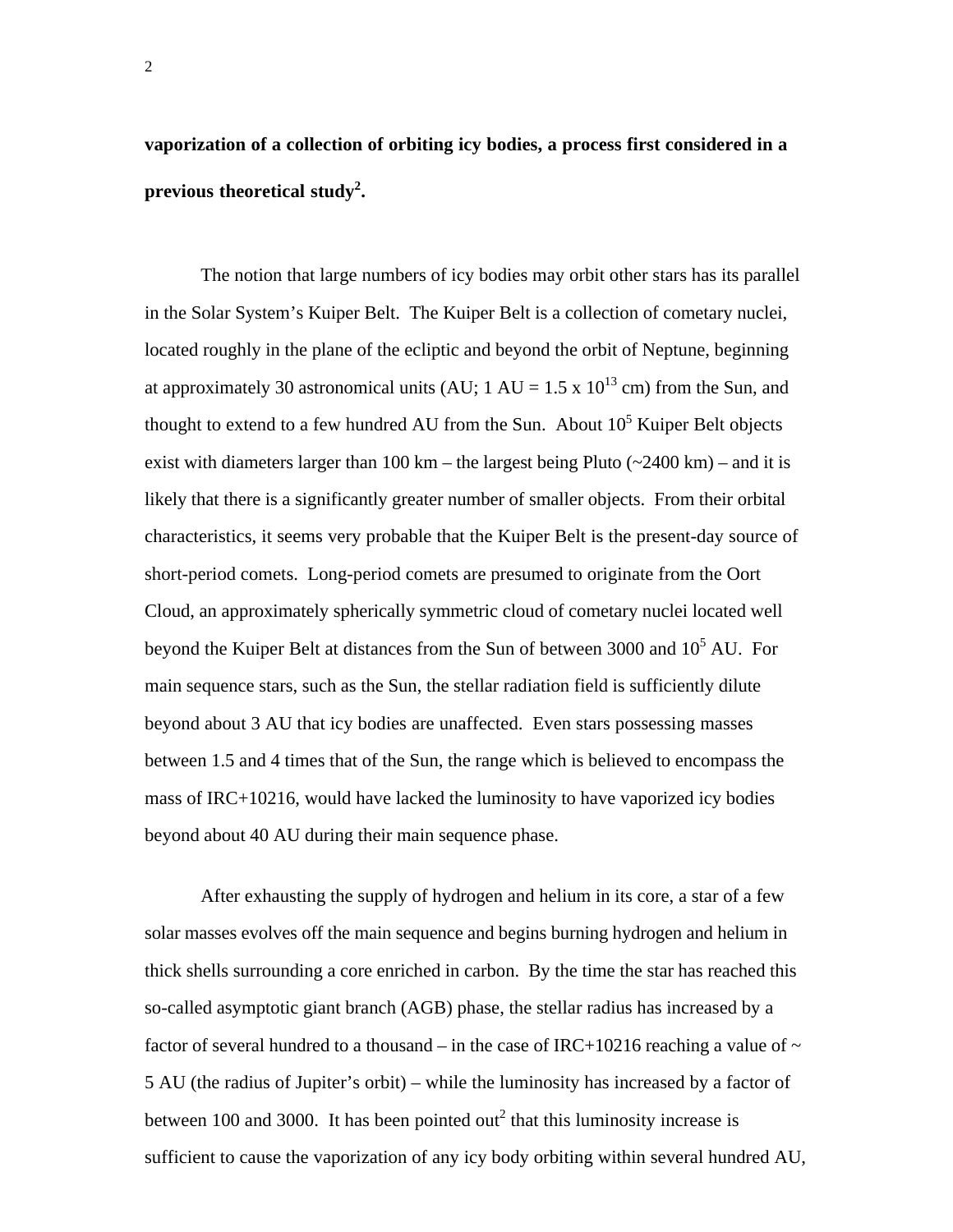thus resulting in the release of significant amounts of water vapor provided the star is surrounded by a Kuiper Belt analog. Objects orbiting in an analog of the Oort Cloud, however, would remain unaffected.

Unfortunately, the detection of water vapor toward an evolved star does not unambiguously constitute evidence for the presence of Kuiper Belt-type objects. For those cases in which the circumstellar gas is oxygen-rich, it is predicted that almost all of the carbon will combine with oxygen to form CO, with much of the remaining oxygen reacting to form  $H_2O$ . Strong water vapor emission is expected from such oxygen-rich stars and, indeed, this is observed (e.g., refs. 3, 4). During the final phase of their evolution, however, convection of material from the core can enhance the outer layers of AGB stars with carbon, altering the carbon-to-oxygen ratio in the outflowing gas. For those AGB stars, like IRC+10216, possessing circumstellar envelopes in which carbon is the most abundant heavy element, it is predicted  $-$  by contrast  $-$  that the equilibrium chemistry will drive all of the oxygen into CO with little remaining to form other molecules<sup>5</sup>. Thus, the detection of water vapor toward a carbon-rich AGB star raises the possibility that icy bodies are being vaporized, since the carbon-rich outflow from the star has no chemical route to produce significant water vapor.

Of the more than 100 known carbon-rich circumstellar envelopes, IRC+10216 is by far the brightest and most intensively studied. A search was conducted for water vapor surrounding IRC+10216 in the rotational ground-state  $1_{10}$ - $1_{01}$  556.936 GHz line of ortho-H2 16O using NASA's *Submillimeter Wave Astronomy Satellite* (*SWAS)* during the periods 1999 May 11–31; 1999 November 12 – December 12; 1999 December 24 – 2000 January 8; and 2000 February 5 – March 9. The spectrum obtained is shown in Fig. 1. The line profile is well fit by the parabolic curve expected for optically thick emission from an unresolved, constant velocity outflow. The integrated antenna temperature is 0.39 K km s<sup>-1</sup>, uncorrected for the *SWAS* aperture efficiency of 0.66. The

3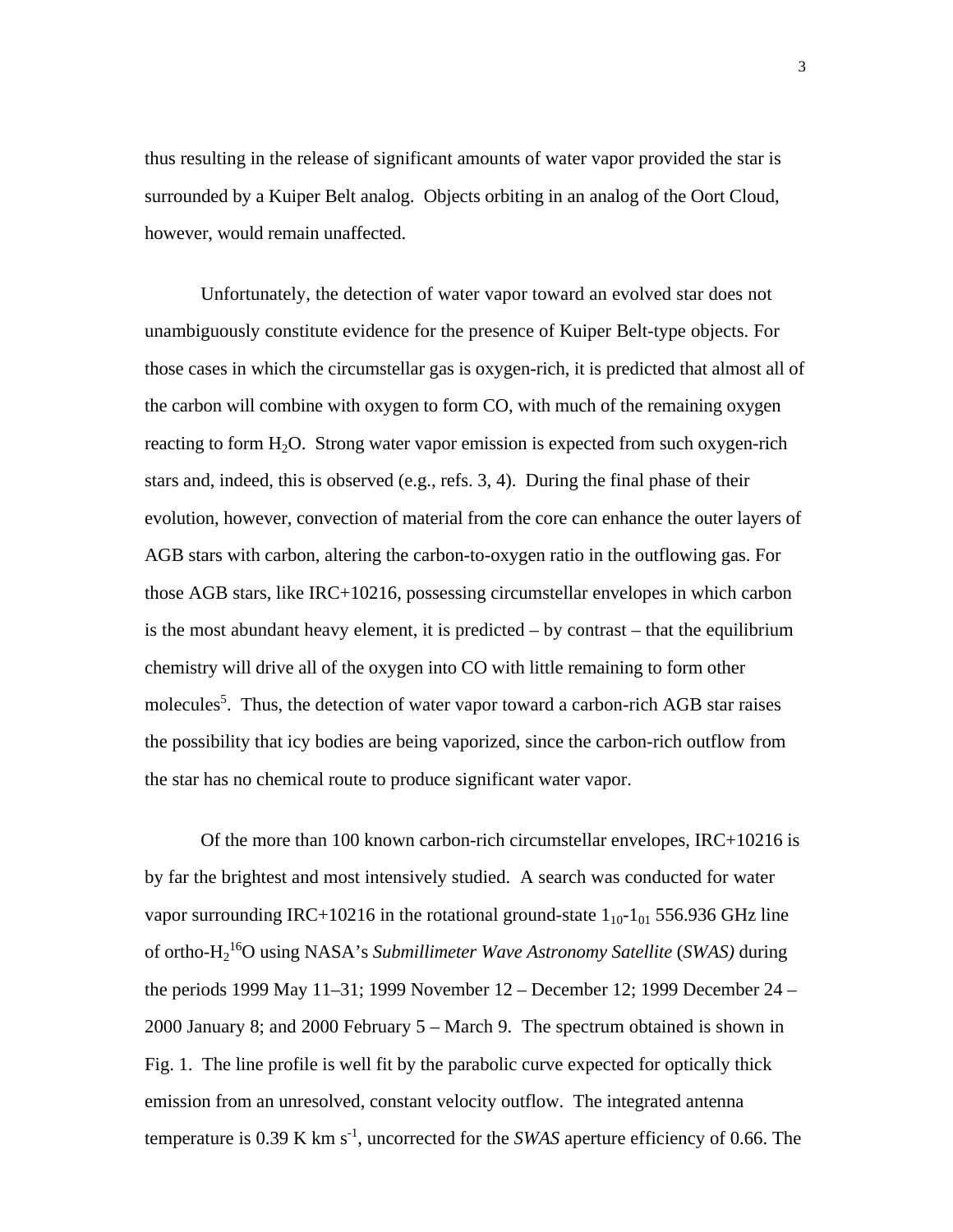line width at half maximum is 25.0 km  $s^{-1}$  and the LSR line center is -23.5 km  $s^{-1}$ , in good agreement with the dynamical quantities measured in the lines of other species toward this source (e.g., ref. 7).

An identification other than the  $1_{10} - 1_{01}$  water vapor line can be ruled out. Standard line catalogues $\delta$ , although admittedly incomplete, reveal no molecules possessing both a transition with a frequency within a few km  $s^{-1}$  of 556.936 GHz and an upper level fractional population that is plausibly high enough to account for the observed line strength. Furthermore, due to its low excitation energy and to the small partition function of the water molecule, the  $1_{10}$ - $1_{01}$  water transition is excited very effectively and thus the abundance required of any other molecule responsible for the observed feature would have to be considerably greater than that derived below for water. The only plausible molecule of sufficient abundance is HCN, for which a complete line catalogue<sup>9</sup> reveals no transition of the required frequency in any vibrational state of energy lower than 15,000 K.

The water abundance is derived by modeling the circumstellar envelope as an outflow with the properties given in Table 1. Over the range of mass-loss rates inferred previously (refs. 12,13) for IRC+10216,  $\dot{M} = 2 - 5 \times 10^{-5} M_{\odot}$  yr<sup>-1</sup>, we find that the 1<sub>10</sub>  $-1<sub>01</sub>$  line luminosity can be expressed as

$$
L(1_{10} - 1_{01}) = 3.6 \times 10^{21} (\dot{M} / 10^{-5} M_{\odot} yr^{-1}) (x[H_2O] / 10^{-7})^{0.5} W
$$

where  $x[H_2O]$  is the water abundance relative to  $H_2$ . The *SWAS*-measured  $1_{10}$ - $1_{01}$  line flux is 1.03 x  $10^{-20}$  W cm<sup>-2</sup>, corresponding to a luminosity of 3.6 x  $10^{22}$  W for an isotropic source at an assumed distance of 170 pc (ref. 12). The implied water abundance is

$$
x[H_2O] = 1.1 \times 10^{-6} (\dot{M} / 3 \times 10^{-5} M_{\odot} yr^{-1})^{-2.0} = 4 - 24 \times 10^{-7}.
$$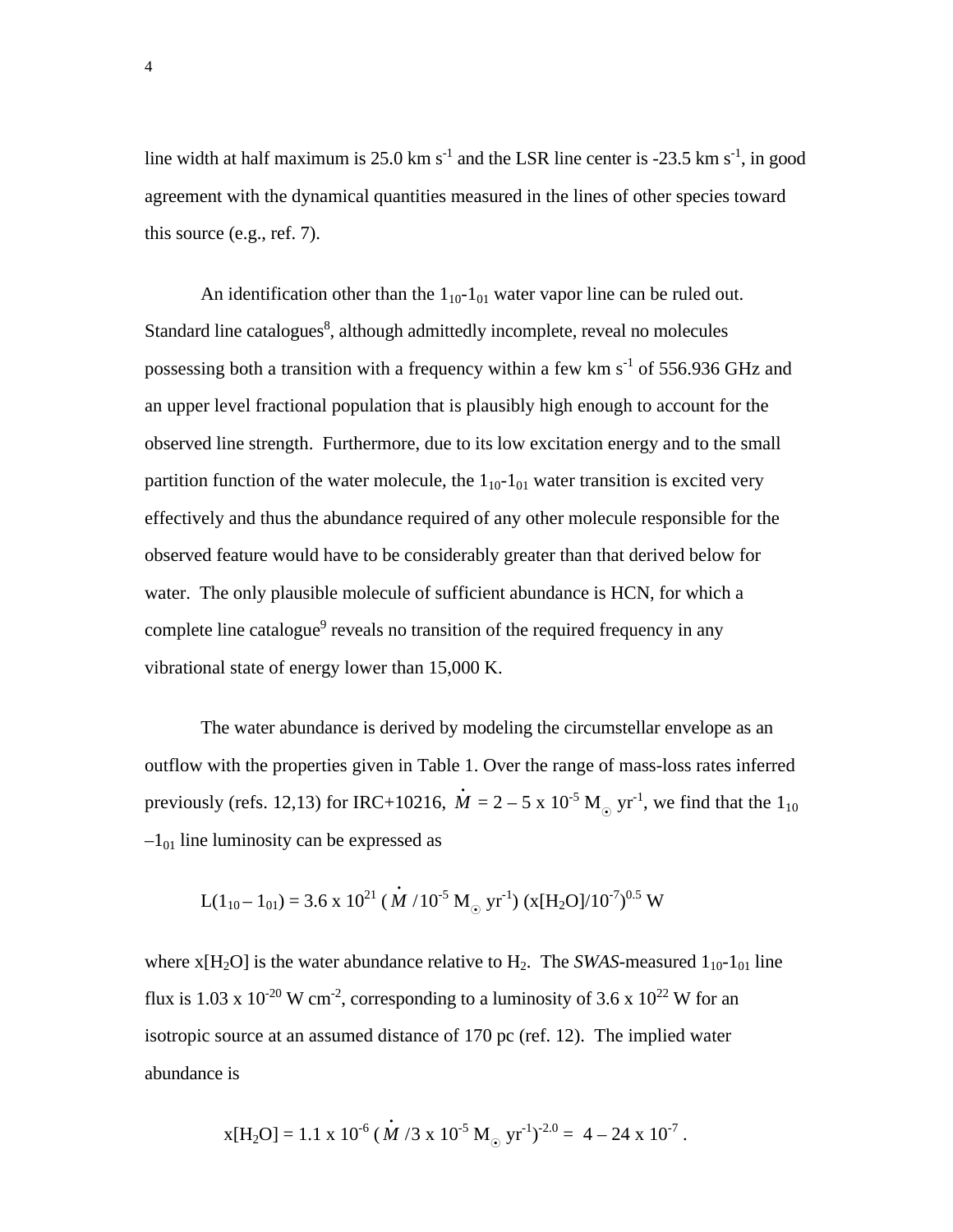The derived water abundance in IRC+10216 can be compared with the abundance that would be expected if orbiting icy bodies are not present. In thermochemical equilibrium (TE), the initial water abundance in the outflowing gas is expected to be only  $\sim 10^{-12}$  (ref. 14). The chemical composition of the gas can subsequently be altered by shocks<sup>14</sup> in the inner part of the circumstellar envelope – a process invoked previously to explain observations of water vapor toward the protoplanetary nebula CRL 618 (ref. 15) – or by photodissociation in the outer envelope<sup>5</sup>. The best current models<sup>5,14</sup> for these two processes, constructed specifically for the source IRC+10216, indicate (1) that pulsationally-driven shocks – if present – would actually reduce the water abundance below its already small TE value<sup>14</sup>; and (2) that photodissociation of CO followed by incorporation of O into  $H_2O$  can indeed increase the water vapor abundance, but only to a value  $\sim 5 \times 10^{-12}$  (Millar and Herbst 2001, personal communication). Thus, apart from the evaporation of icy bodies, there is no known mechanism that comes within a factor of  $10<sup>4</sup>$  of explaining the water abundance observed in IRC+10216.

We now turn to the evaporation scenario, in which the evaporation of orbiting icy bodies is driven by the increasing luminosity of IRC+10216. The stellar evolution is characterized by a rise in luminosity, modulated by periodic stellar thermal pulsations. As the luminosity of the star increases, a zone of evaporation moves outwards through the orbiting material (Fig. 2). The inner edge of the evaporation zone is defined by the distance within which the largest icy bodies have already been entirely vaporized, and the outer edge is defined by the distance at which the icy bodies are warmed above the sublimation temperature of water ice. By the time the convection of carbon has made the photospheric C/O ratio greater than 1, it is found that for distances up to 75 AU even icy bodies as large as Pluto will have been completely vaporized (Ford and Neufeld, 2001, in preparation); thus, in the evaporation scenario, the release of water vapor currently observed occurs beyond about 75 AU. The evaporation is a continuous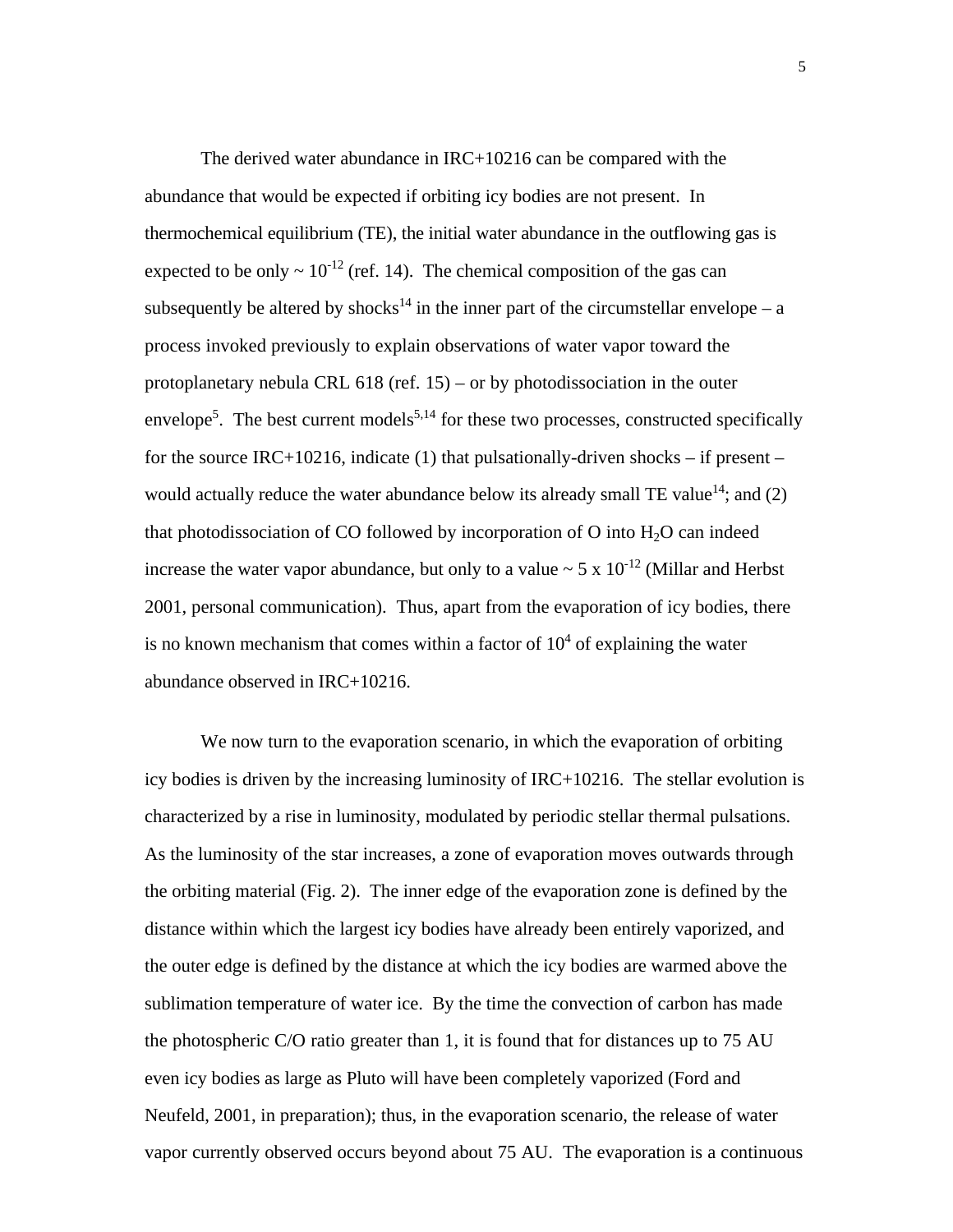process in which the ongoing vaporization of icy bodies replenishes the water vapor as it flows through the outflow and is ultimately photodissociated by the interstellar ultraviolet radiation field. New icy bodies continuously replenish the sublimated objects because the evaporation zone steadily moves outwards as the stellar luminosity increases.

Detailed models for the evaporation of icy bodies have been constructed by Ford and Neufeld (2001, in preparation), but a simple argument reproduces the essential result. The current water mass loss rate is given by

$$
\dot{M} \text{ x(H2O) } [\mu(H_2O)/\mu(H_2)] \sim 3 \text{ x } 10^{-10} \text{ M}_{\odot} \text{ yr}^{-1}
$$

where  $[\mu(H_2O)/\mu(H_2)] = 9$  is the ratio of the molecular mass of water to that of H<sub>2</sub>. As the current rate of hydrogen mass-loss can have been sustained for only  $\sim 10^5$  yr, a total ice mass of ~ 3 x 10<sup>-5</sup> M<sub>\o </sub>~ 10 Earth masses is sufficient to supply the necessary water vapor. This is comparable to the original mass of water-ice believed present in the Solar System's Kuiper Belt (ref. 16).

The range of radii over which water vapor is present in the outflow, and therefore the range of excitation conditions, determines the emergent water spectrum. A complete 2.4 – 197 micron spectrum of IRC+10216, obtained by the European Space Agency's (ESA) *Infrared Space Observatory (ISO)*17,18, allows upper limits to be placed on a number of water transitions. Based upon our line flux predictions, the most easily detectable H<sub>2</sub>O line in this wavelength region should be the  $2_{12} - 1_{01}$  179.53 micron transition. Unfortunately, because this line is blended with a stronger HCN line at 179.51 microns, a flux determination in the water line is difficult. The next most easily detectable water line in this band is predicted to be the  $3_{03} - 2_{12}$  transition at 174.63 microns, which is free from overlap with other lines. The upper limit on the *ISO*measured strength of the H<sub>2</sub>O 3<sub>03</sub> –2<sub>12</sub> line is marginally below what would be expected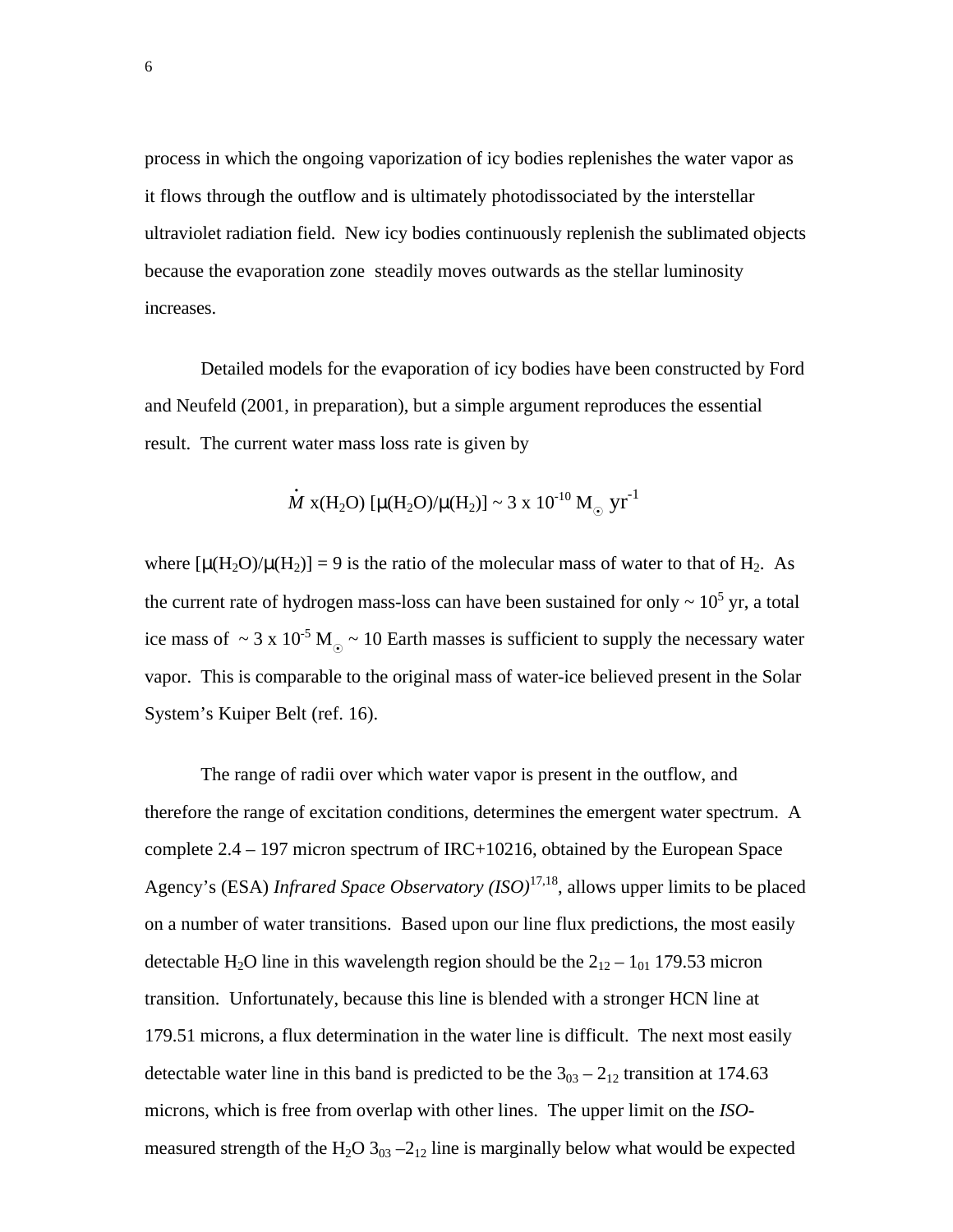were the water abundance uniform throughout the circumstellar envelope, but is entirely consistent with our model in which the water emission arises from the cooler  $(T \sim 100K)$ , lower density gas beyond 75 AU where icy bodies are evaporating.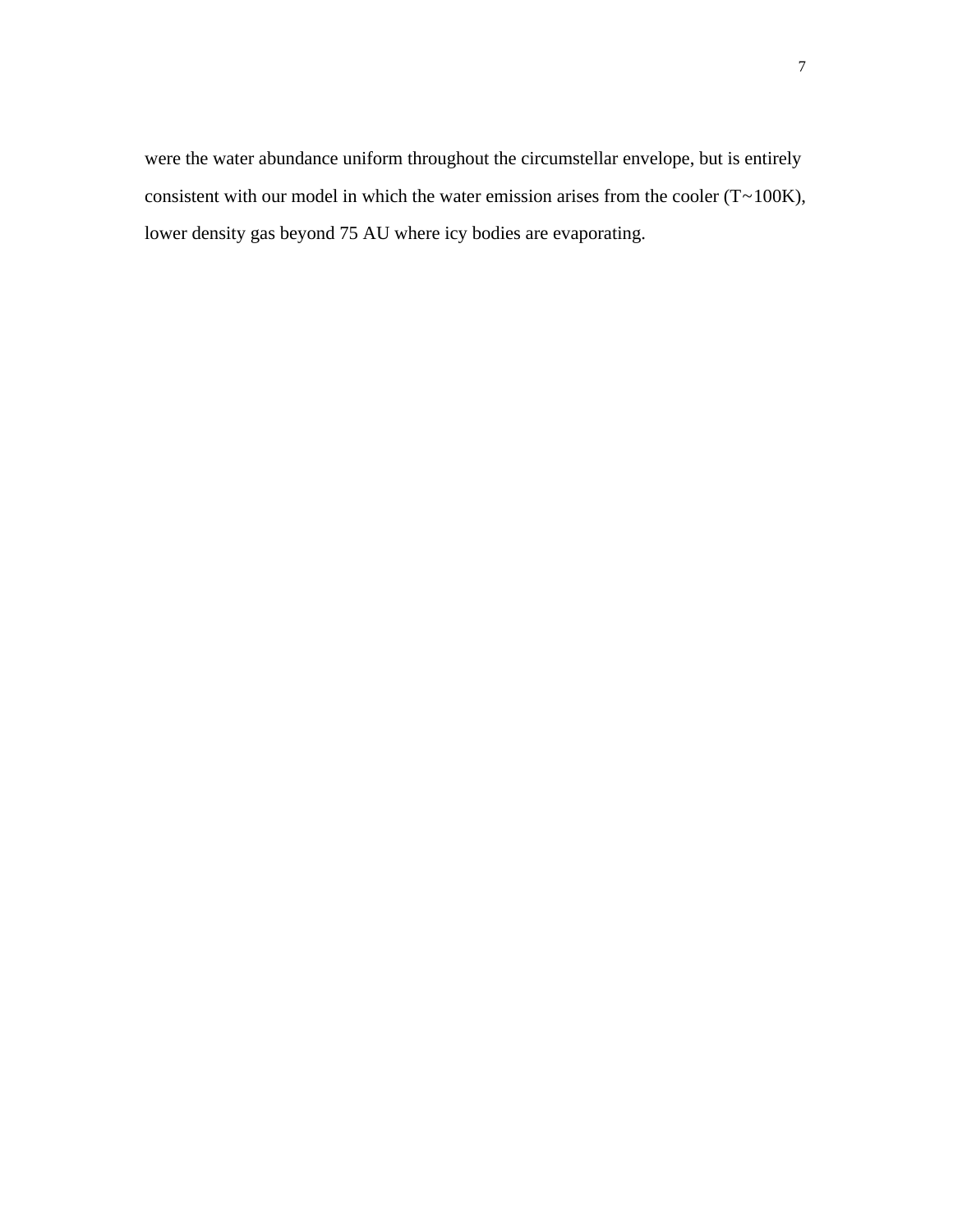- 1. Marcy, G. W., & Butler, P. R. Planets orbiting other suns*. Pub. Astron. Soc. Pacific* **112**, 137-140 (2000).
- 2. Stern, S. A., Shull, M. J., & Brandt, J. C. Evolution and detectability of comet clouds during post-main-sequence stellar evolution. *Nature* **345**, 305-308 (1990).
- 3. Woolf, N. J., Schwarzschild, M., & Rose, W. K. Infrared spectra of red giant stars. *Astrophys. J.* **140**, 833-852 (1964).
- 4. Neufeld, D. A., Feuchtgruber, H., Harwit, M., & Melnick, G. J. Infrared Space Observatory observations of far-infrared rotational emission lines of water vapor toward the supergiant star VY Canis Majoris. *Astrophys. J. Letters* **517**, L147-L150 (1999).
- 5. Millar, T.J., Herbst, E., Bettens, R.P.A. Large molecules in the envelope surrounding IRC+10216. *MNRAS* **316***,* 195-203 (2000).
- 6. Melnick, G. J., Stauffer, J. R., Ashby, M. L. N., Bergin, E. A., Chin, G., Erickson, N. R., Goldsmith, P.F., Harwit, M., Howe, J. E., Kleiner, S. C., Koch, D. G., Neufeld, D. A., Patten, B. M., Plume, R., Schieder, R., Snell, R. L., Tolls, V., Wang, Z., Winnewisser, G., Zhang, Y. F. The Submillimeter Wave Astronomy Satellite: science objectives and instrument description. *Astrophys. J. Letters* **539**, L77-L85 (2000).
- 7. Williams, P.G., & White, G. J. Sub-millimetre molecular lines in the circumstellar envelope of IRC+10216. *Astron. Astrophys*. **266**, 365-376 (1992).
- 8. Pickett, H. M., Poynter, R. L., Cohen, E. A., Delitsky, M. L. Pearson, J. C., & Muller, H. S. P. Submillimeter, millimeter, and microwave spectral line catalog. *J. Quant. Spectrosc. & Rad. Transfer* **60**, 883-890 (1998).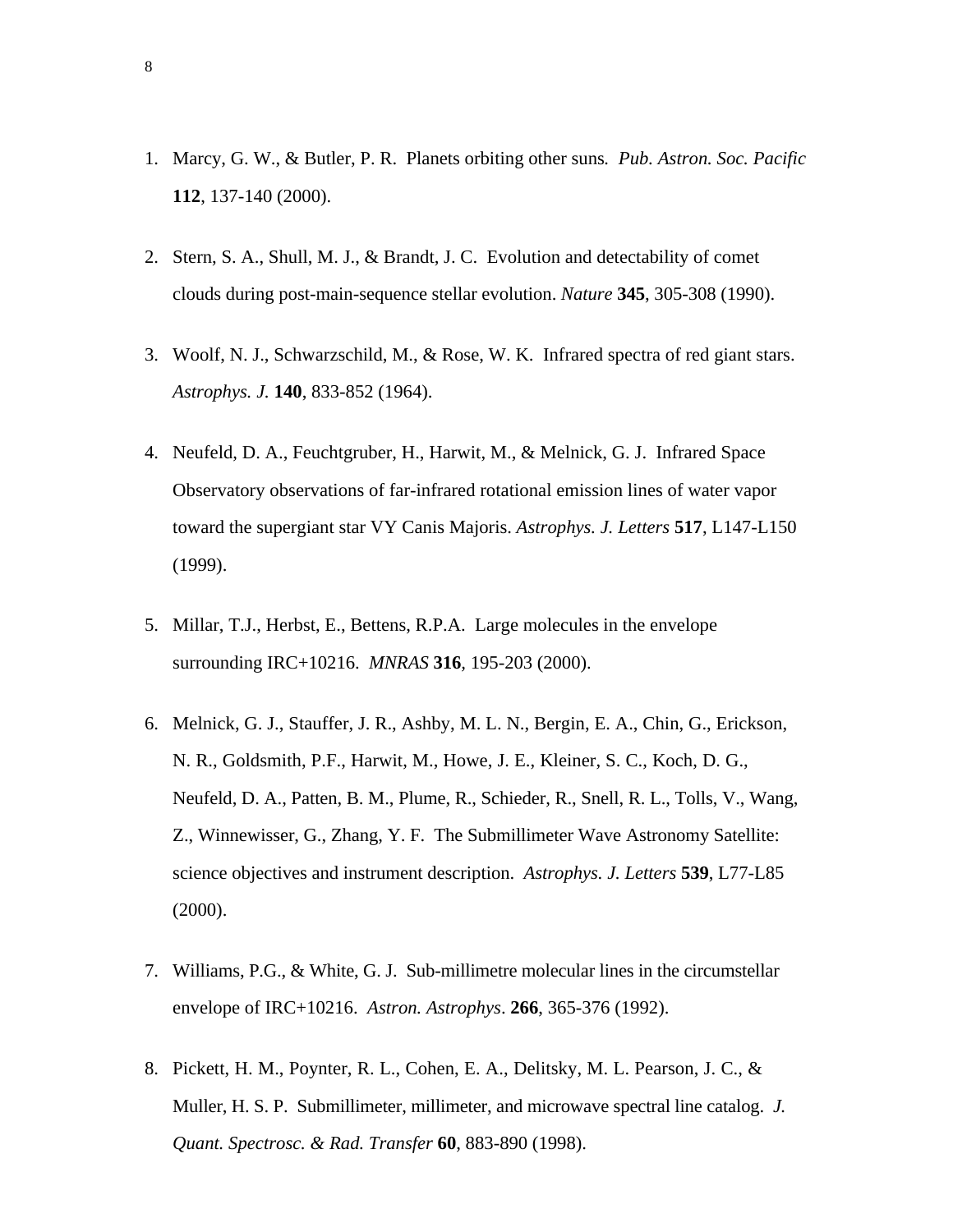- 9. De Lucia, F. C. & Helminger, P. A. Millimeterwave spectroscopy of active laser plasmas; the excited vibrational states of HCN. *J. Chem. Phys.* **67**, 4262-4267 (1977).
- 10. Ashby, M.L.N., Bergin, E. A., Plume, R., Carpenter J.M., Neufeld, D. A., Chin, G., Erickson, N. R., Goldsmith, P.F., Harwit, M., Howe, J. E., Kleiner, S. C., Koch, D. G., Patten, B. M., Schieder, R., Snell, R. L., Stauffer, J. R., Tolls, V., Wang, Z., Winnewisser, G., Zhang, Y. F., Melnick, G. J. An Analysis of Water Line Profiles in Star Formation Regions Observed by the Submillimeter Wave Astronomy Satellite. *Astrophys. J. Letters* **539**, L115-118 (2000).
- 11. Hogerheijde, M.R., van der Tak, F. F. S. An accelerated Monte Carlo method to solve two-dimensional radiative transfer and molecular excitation. *Astron. Astrophys* **362,** 697-710 (2000).
- 12. Skinner, C. J., Justtanont, K., Tielens, A. G. G. M., Betz, A. L., Boreiko, R. T., & Baas, F. Modelling the dust and gas outflows from IRC+10216 – I. Ground-based and airborne observations. *MNRAS* **302**, 293-304 (1999).
- 13. Glassgold, A. E. Circumstellar photochemistry. *Ann. Rev. Astron. Astrophys*. **34**, 241-278 (1996).
- 14. Willacy, K., & Cherchneff, I. Silicon and sulfur chemistry in the inner wind of IRC+10216*. Astron. Astrophys.* **330**, 676-684 (2000).
- 15. Herpin, F., & Cernicharo, J. O-bearing molecules in carbon-rich proto-planetary objects. *Astrophys. J. Letters* **530**, L129-L132 (2000).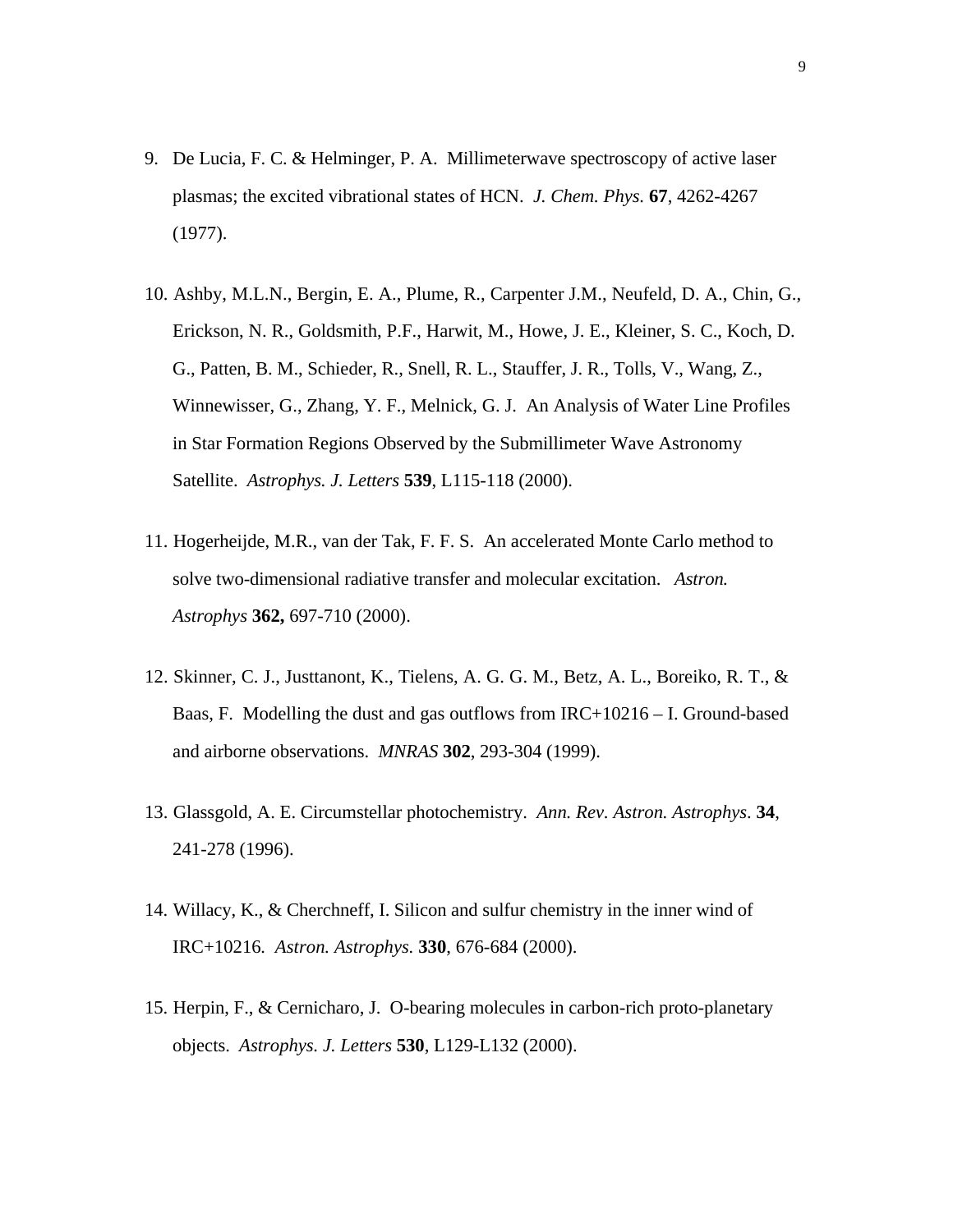- 16. Jewitt, D., & Luu, J. X. Physical nature of the Kuiper Belt, in *Protostars and Planets IV* (eds. Mannings, V., Boss, A. P., & Russell, S. S.) 1201-1229 (Univ. of Arizona Press, 2000).
- 17. Cernicharo, J., Yamamura, I., González-Alfonso, E., de Jong, T., Heras, A., Escribano, R., & Ortigoso, J. The ISO/SWS spectrum of IRC+10216: the vibrational bands of C2H2 and HCN. *Astrophys. J. Letters* **526**, L41-L44 (1999).
- 18. Cernicharo, J. et al. The ISO/LWS far infrared spectrum of IRC+10216. *Astron. Astrophys*. **315**, L201-L204 (1996).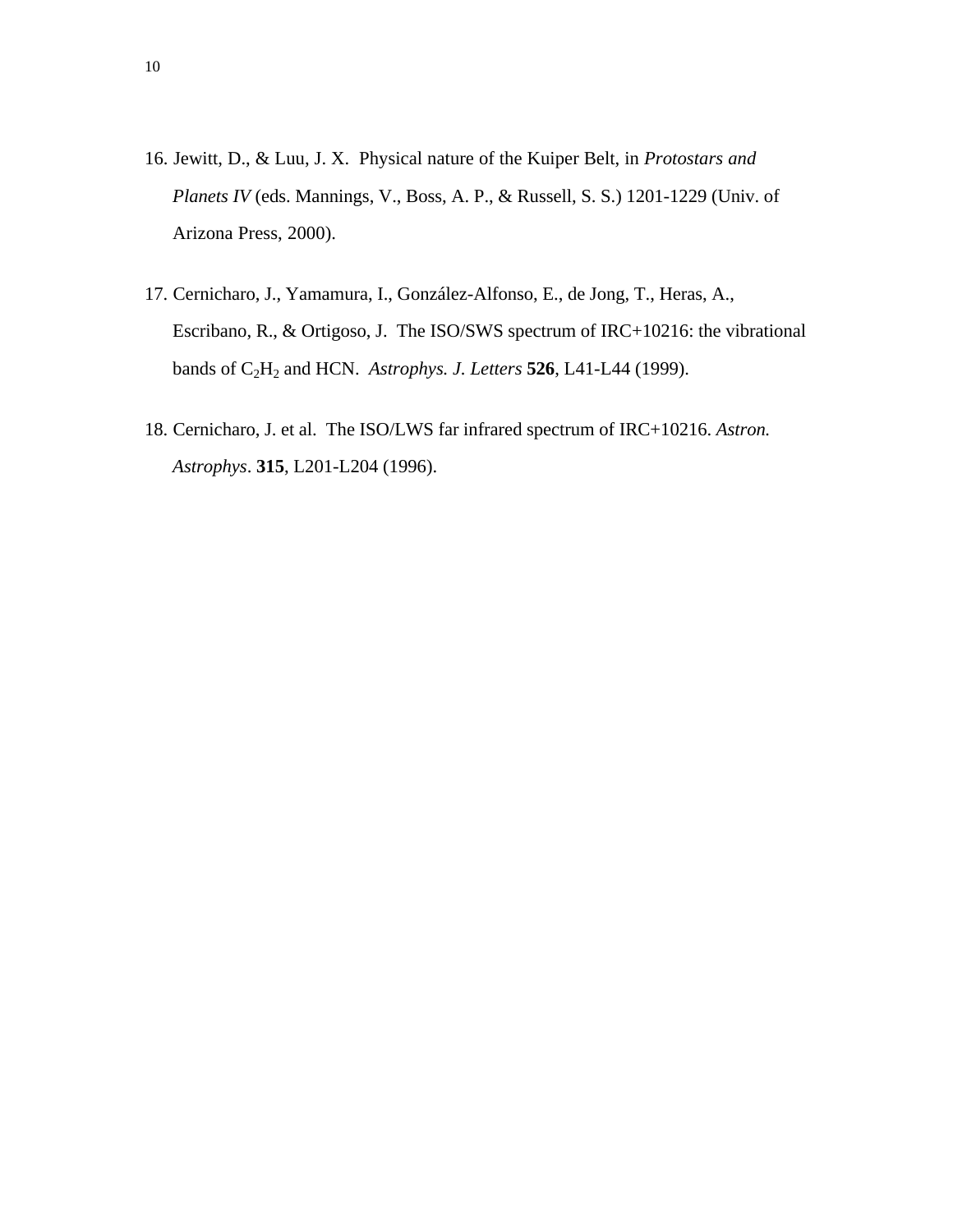We are grateful to A. Glassgold for his valuable help and insights. We thank Tom Millar and Eric Herbst for communicating unpublished results from their chemical model of IRC+10216. This work was supported by NASA.

Table 1. The physical conditions assumed in our model for the circumstellar outflow of IRC+10216 are listed. Our model yields predictions for the luminosities of several water transitions as a function of water abundance, using two independent methods that are found to be in excellent agreement with each other: a fast escape probability method based upon the assumption that the large velocity gradient (LVG) approximation applies; and a more exact Monte Carlo method $10,11$  that is much more expensive numerically. The effects of radiative pumping of rotational transitions by the farinfrared radiation field are included; vibrational excitation effects are negligible.

| <b>Model Assumptions:</b>      |                                                                                                                                                                                                                            | Ref. |
|--------------------------------|----------------------------------------------------------------------------------------------------------------------------------------------------------------------------------------------------------------------------|------|
| Stellar radius                 | 7.65 x $10^{13}$ cm                                                                                                                                                                                                        | 12   |
| Photospheric temperature       | 2010 K                                                                                                                                                                                                                     | 12   |
| Dust shell inner radius, $R_i$ | 2.58 x $10^{14}$ cm                                                                                                                                                                                                        | 12   |
| Dust shell outer radius        | 1 x $10^{17}$ cm                                                                                                                                                                                                           | 12   |
| Outflow velocity, $v_r$        | 14.5 $(1.00 - 0.95[R_i/R])^{0.5}$ km s <sup>-1</sup>                                                                                                                                                                       | 12   |
| <b>Turbulent velocity</b>      | $0.65$ km s <sup>-1</sup>                                                                                                                                                                                                  | 12   |
| $H_2$ Density                  | $(3.11 \times 10^{7} \text{ cm}^{-3}/\text{R}_{15}^{2}) \times$<br>$(M/3 \times 10^{-5} M_{\odot} \text{ yr}^{-1}) \times (14.5 \text{ km s}^{-1} / \text{V}_{r})$<br>where $R_{15}$ = radial distance/10 <sup>15</sup> cm | 13   |
| Gas temperature                | Max [10, 12(90/R <sub>15</sub> ) <sup>0.72</sup> ] K                                                                                                                                                                       | 13   |
| Dust temperature               | 1300 $(R/R_i)^{-0.4}$ K                                                                                                                                                                                                    |      |
| Opacity due to dust            | 0.5 cm <sup>2</sup> (wavelength / 50 $\mu$ m) <sup>-1.3</sup><br>per gram of gas                                                                                                                                           |      |
| Assumed distance               | 170 pc                                                                                                                                                                                                                     | 12   |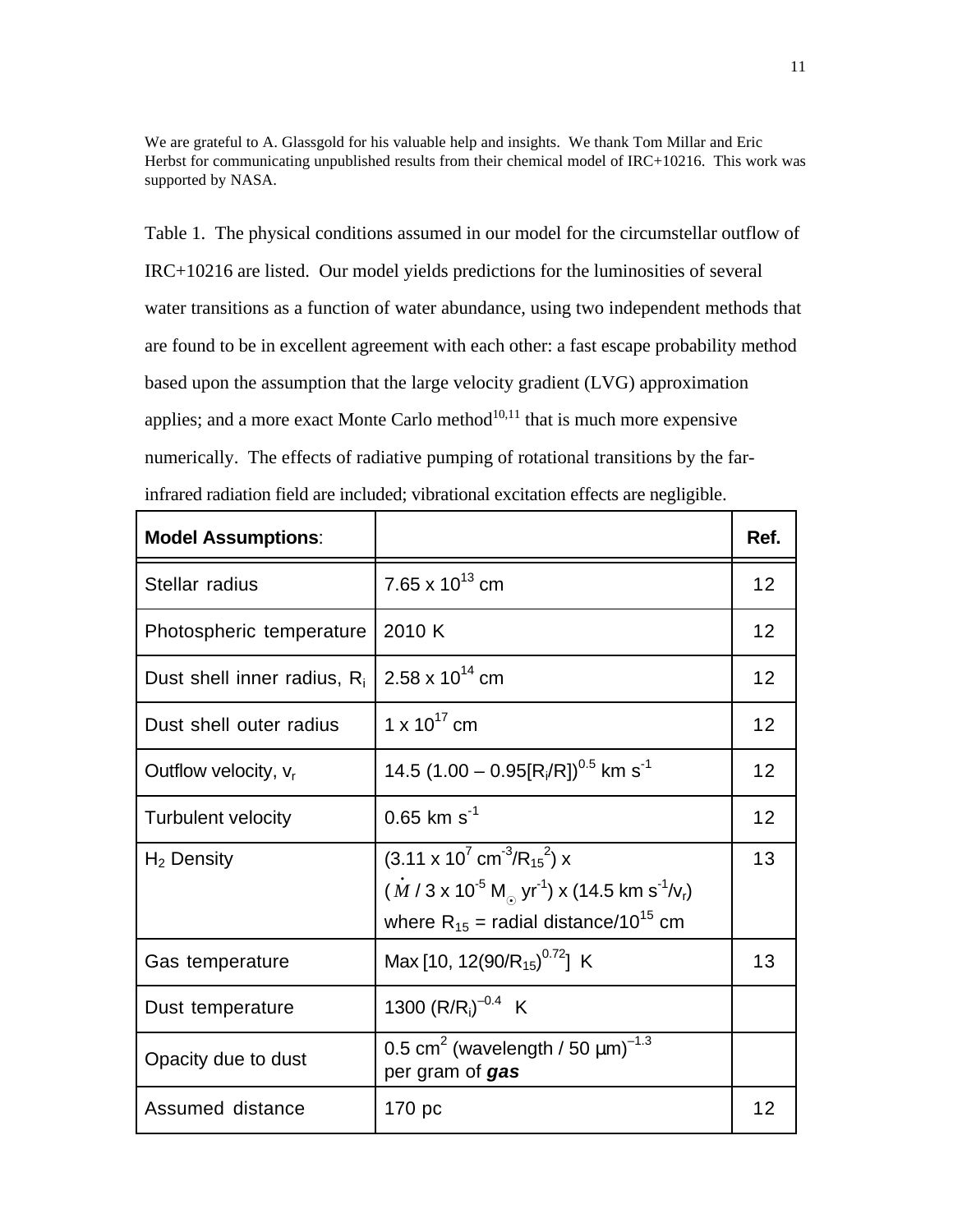

melnick\_fig1. The SWAS 1<sub>10</sub> –1<sub>01</sub> 556.936 GHz ortho-H $_2$ <sup>16</sup>O continuumsubtracted spectrum obtained toward IRC+10216. The dashed line is a parabolic curve fitted to the spectrum (see text). All data were obtained with the telescope pointed at the position  $\alpha = 9^{\sf h}$  47<sup>m</sup> 57.4<sup>s</sup>, δ = 13° 16' 44" (J2000). The observations were carried out by nodding the observatory between the source position and a reference position 30 arcminutes north of the source, selected to coincide with a region of no detectable molecular emission. The *SWAS* field-of-view at 557 GHz is 3.3 x 4.5 arcminutes. A total of 196.4 hours of on-source integration time has been obtained using three different local oscillator settings. The water line was evident in the signal sideband at all three settings. The data were reduced using the standard *SWAS* pipeline. Analyses of the spectral noise at frequencies separated from the expected line confirm that the system performs in accordance with radiometer theory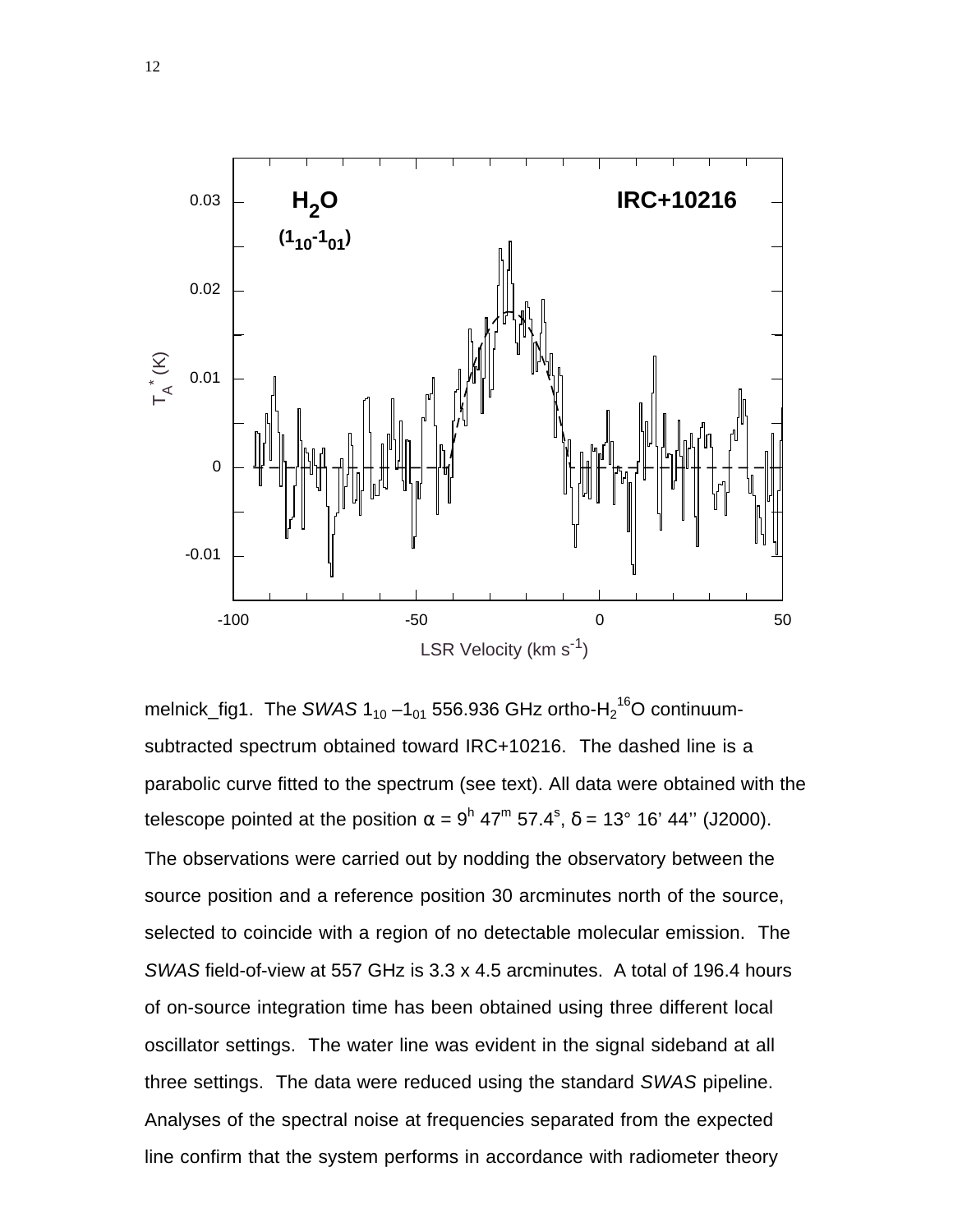(i.e., the signal-to-noise ratio improves  $\propto \sqrt{t}$ ime) and that the noise obeys Gaussian statistics<sup>6</sup>.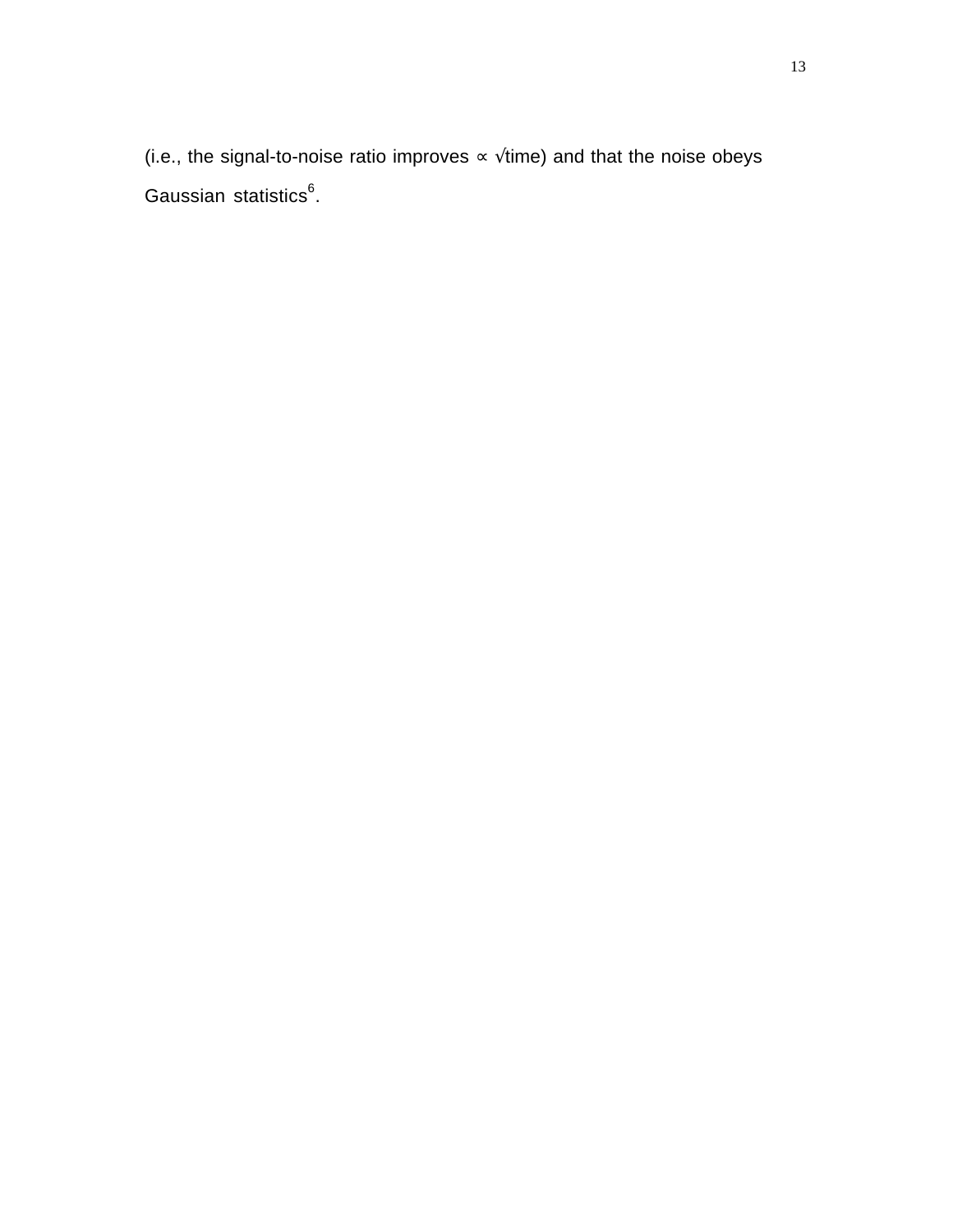

melnick\_fig2. Schematic drawing of IRC+10216 as it evolves from its main sequence to its asymptotic giant branch phase accompanied by an increase in both its size and luminosity, causing a wave of evaporation to propagate through the orbiting icy bodies. Specifically: *(a)* during its main sequence phase, the luminosity of IRC+10216 is insufficient to vaporize icy bodies orbiting more distant than a few AU – for scale, distances equal to the orbits of Jupiter (J) and Neptune (N) are shown as dashed circles; *(b)* with the hydrogen and helium depleted within its core, IRC+10216 begins to expand, its luminosity increases, and a zone of vaporization (solid grey) begins to